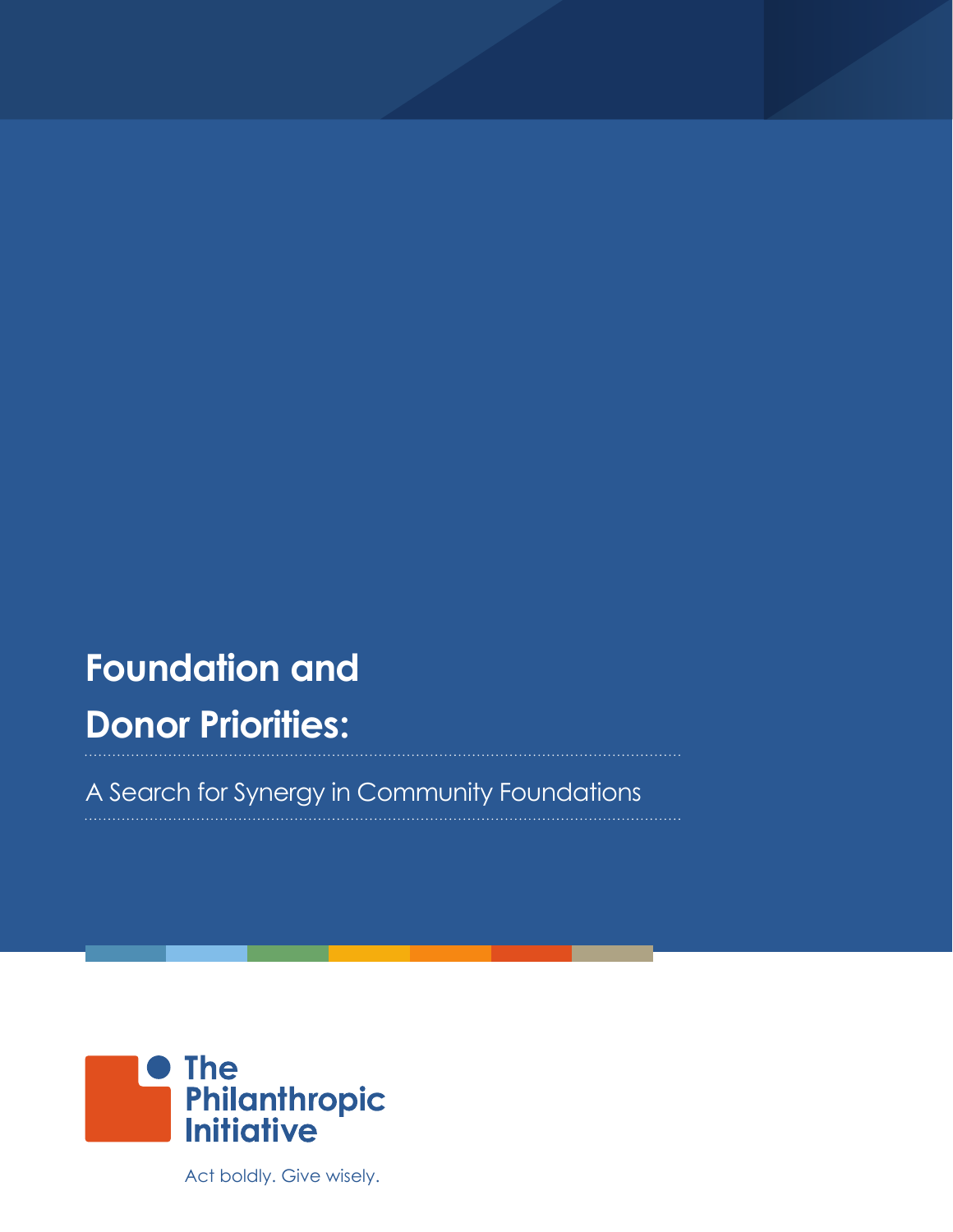## **The Philanthropic Initiative**

The Philanthropic Initiative (TPI) is a global philanthropic advisory practice that helps companies, foundations, individuals, and families increase the impact of their giving. In over 26 years, we have worked directly with more than 350 clients, directed more than one billion philanthropic dollars, and influenced billions more.

TPI was founded on the belief that philanthropy has the power to transform. As a distinct operating unit of the Boston Foundation, we continue to fuel the growth of high-impact philanthropy around the world through our philanthropic consulting work as well as through cutting-edge research, philanthropic education programs, and initiatives with key allies.

#### Authors:

Ellen Remmer, Co-Managing Partner, The Philanthropic Initiative Sage Ruth, Special Advisor to the CEO, The Boston Foundation

© 2015 The Philanthropic Initiative. All Rights Reserved.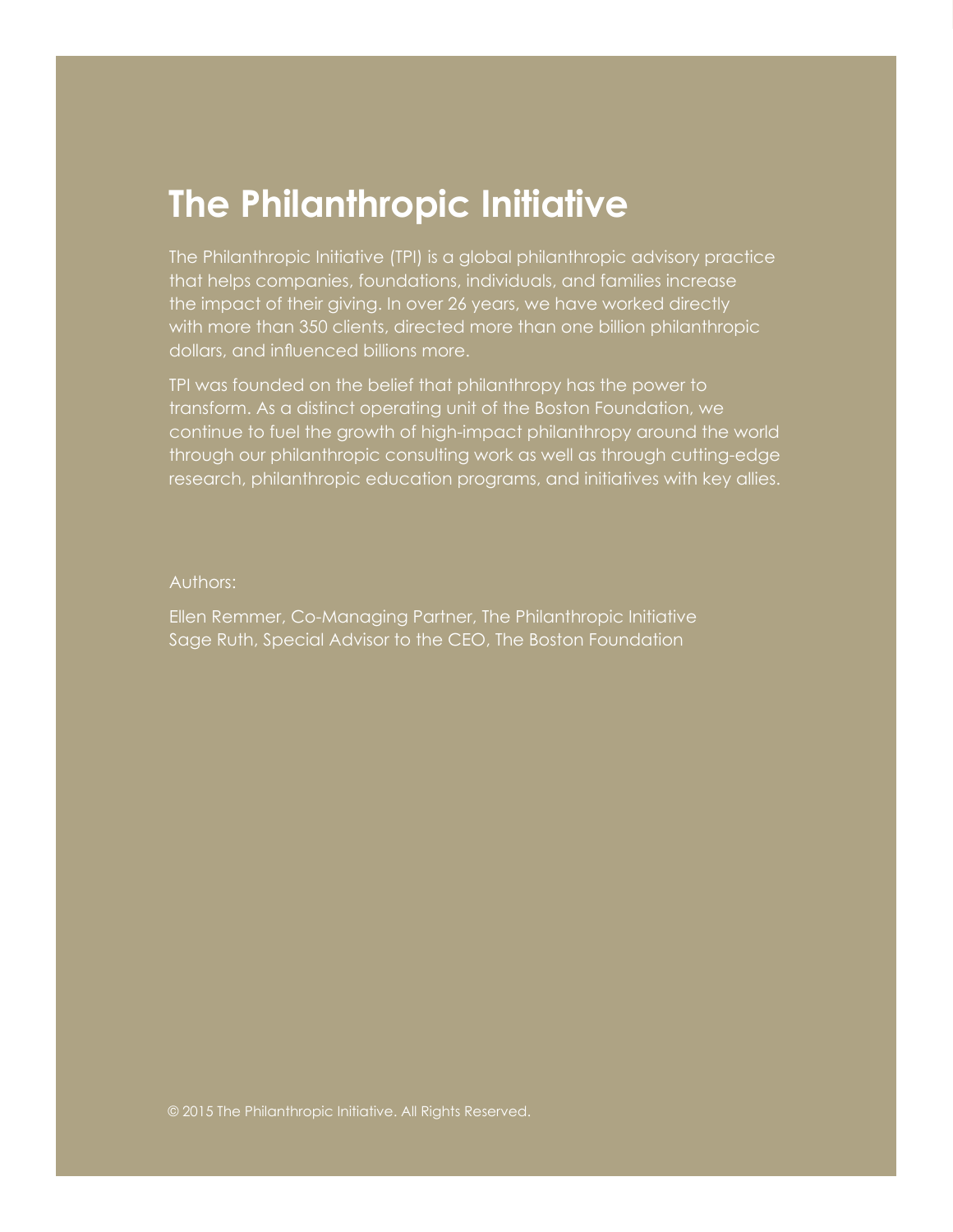## **Contents**

|   | Introduction                                                                       |
|---|------------------------------------------------------------------------------------|
| 3 | Historical Overview                                                                |
|   | Methodology                                                                        |
|   | <b>Facilitating Donor-Led Priorities:</b><br>"Donor Support"                       |
|   | Advancing Foundation-Led Priorities:<br>"Foundation Leadership"                    |
|   | Donor Support & Foundation Leadership in a<br>Single Organization: Finding Synergy |
|   | Conclusion                                                                         |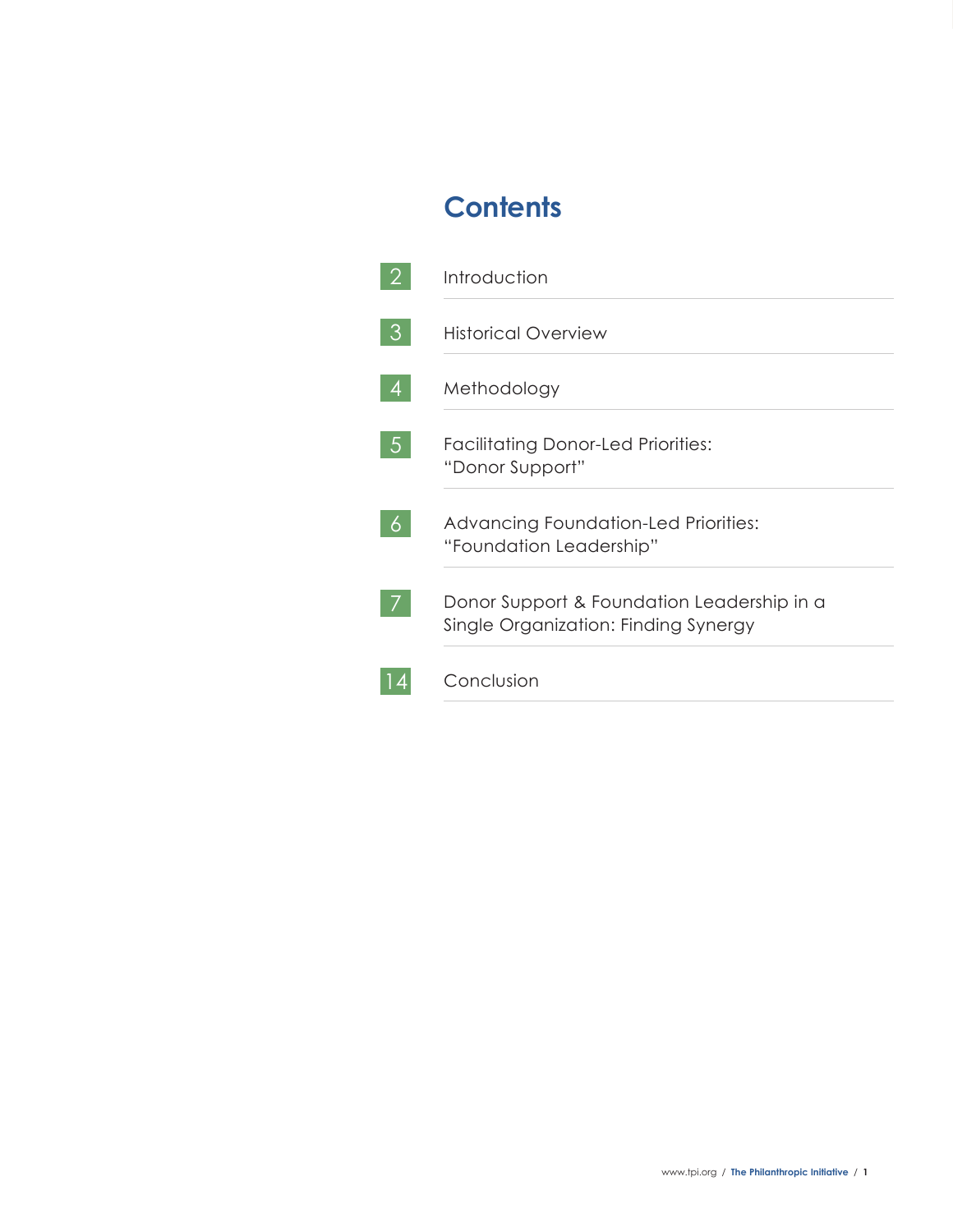## **Introduction**

There is an oft-cited mantra within the community foundation field that a foundation must choose between being "community centric" and "donor centric," or between focusing on foundation-driven priorities and donordriven priorities. Indeed, the diversity of organizational cultures, staff skillsets, external messages, and internal infrastructures needed to support both goals within a single organization can be a challenging balancing act.

Increasingly, this is being perceived as an artificial dichotomy that not only limits new thinking, but also downplays the experimentation and creativity already taking place in many community foundations. Anecdotal evidence suggests that a growing number of community foundations are rejecting this dichotomy and building the capacity to advance foundation-identified priorities while at the same time providing robust support for donors.

As CF Insights relayed in its seminal report, *Do More than Grow*, many community foundations would like to go further, bringing into closer collaboration and alignment their foundation-led and donor-led activities. The report states, "Most community foundations share an aspiration to align DAF [donor-advised fund] grantmaking with priorities identified by the community foundation. However, this is the area with the largest gap between aspirations and today's reality" (Graves et al. 2012).

The Philanthropic Initiative, a global philanthropic advisory and research practice at the Boston Foundation, set out to explore this question further, conducting interviews with 18 leading community foundations across the United States as well as with thought leaders in the field, including CF Insights, CFLeads, and the Monitor Institute. We found that many community foundations have developed

creative and successful ways to bring these two activities together, facilitating collaboration and knowledge sharing between community impact and donor support activities that significantly strengthen both. There is optimism among many – and promising examples of early successes – that significant synergies exist between foundation leadership and donor leadership that ultimately expand and deepen impact.

What follows is a summary and analysis of what we heard – the challenges, obstacles, and tradeoffs, as well as the successes and innovative models for harnessing the full potential of this multi-faceted approach to philanthropy. We hope this will spark further discussion and sharing of best practices as the community foundation field continues to explore this new terrain, and perhaps begins to codify new models of leadership.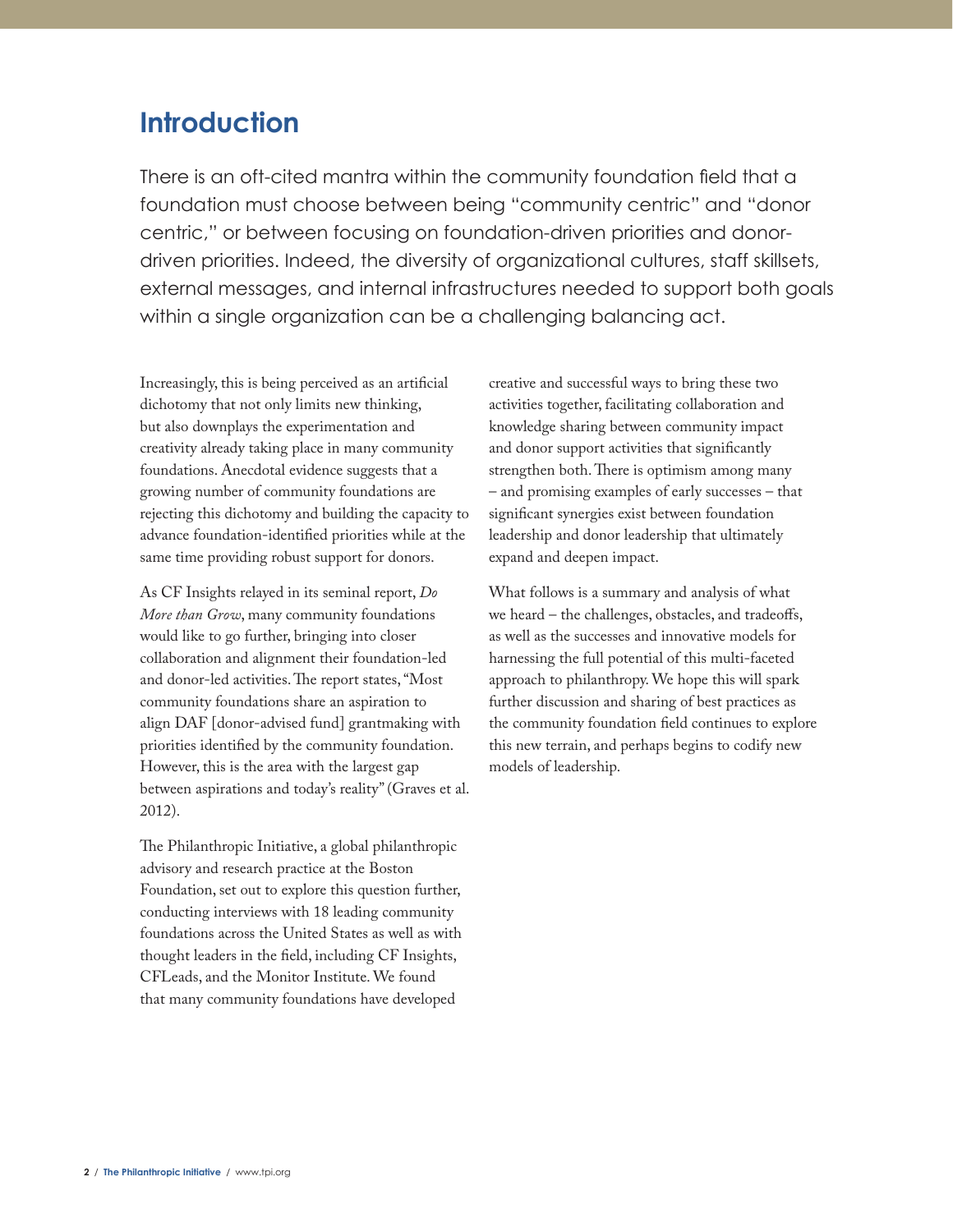## **Historical Overview**

Community foundations have become increasingly complex and diverse institutions. The first community foundations established in the early part of the 20th century focused primarily on making grants from unrestricted funds that had been gifted to the foundations through estate plans.

In the 1980s, donor-advised funds (DAFs) began to dominate the field. Under this model, living donors created funds within community foundations and then directed grantmaking through these funds to the nonprofits of their choosing. The number and size of community foundations grew dramatically with the advent of DAFs, and many community foundations focused efforts on facilitating and supporting this donor-driven giving, channeling significant resources from donors to nonprofit organizations in the local community and beyond.

Since the early 2000s, many community foundations have begun to explore playing a more prominent role as leaders in the communities they serve, articulating particular views on how to create change and directing much of their grantmaking and other efforts – such as policymaking, research, and coalition building – toward addressing specific and urgent community issues. In this report, we will refer to this work of advancing priorities identified by a community foundation as "foundation leadership."

The Monitor Institute, in its *What's Next for Community Philanthropy* toolkit, says, "The status quo is no longer an option for community foundations." Innovative community foundations are bucking the status quo by "challenging orthodoxies" and "understanding and prioritizing which roles are core to the organization" (Kasper et al. 2014). One foundation leader we spoke with echoes this point, stressing that the old way of operating is no longer an option as donors seek to become increasingly engaged with their philanthropy.

Is the opportunity to find synergy across both donor-led and foundation-led priorities simply a critical set of tactics for extending community foundation leadership? Or is this the beginning of a new paradigm?

### **1914 - 1980**

#### **Era of the "Dead Donor"**

Program officers recommended grants from unrestricted funds left to the foundations through estate plans.

#### **1980 - 2000**

#### **Era of the "Living Donor"**

Donor-advised funds dominated the field. *Community foundation as a vehicle.*

#### **2000 - Today**

#### **Era of "Community Foundation Leadership"**

Program officers, donors, foundation executives, and boards are forging solutions to community problems and developing strategies to take advantage of community opportunities. *Community foundation as a change agent.*

### **The Future**

#### **A new paradigm?**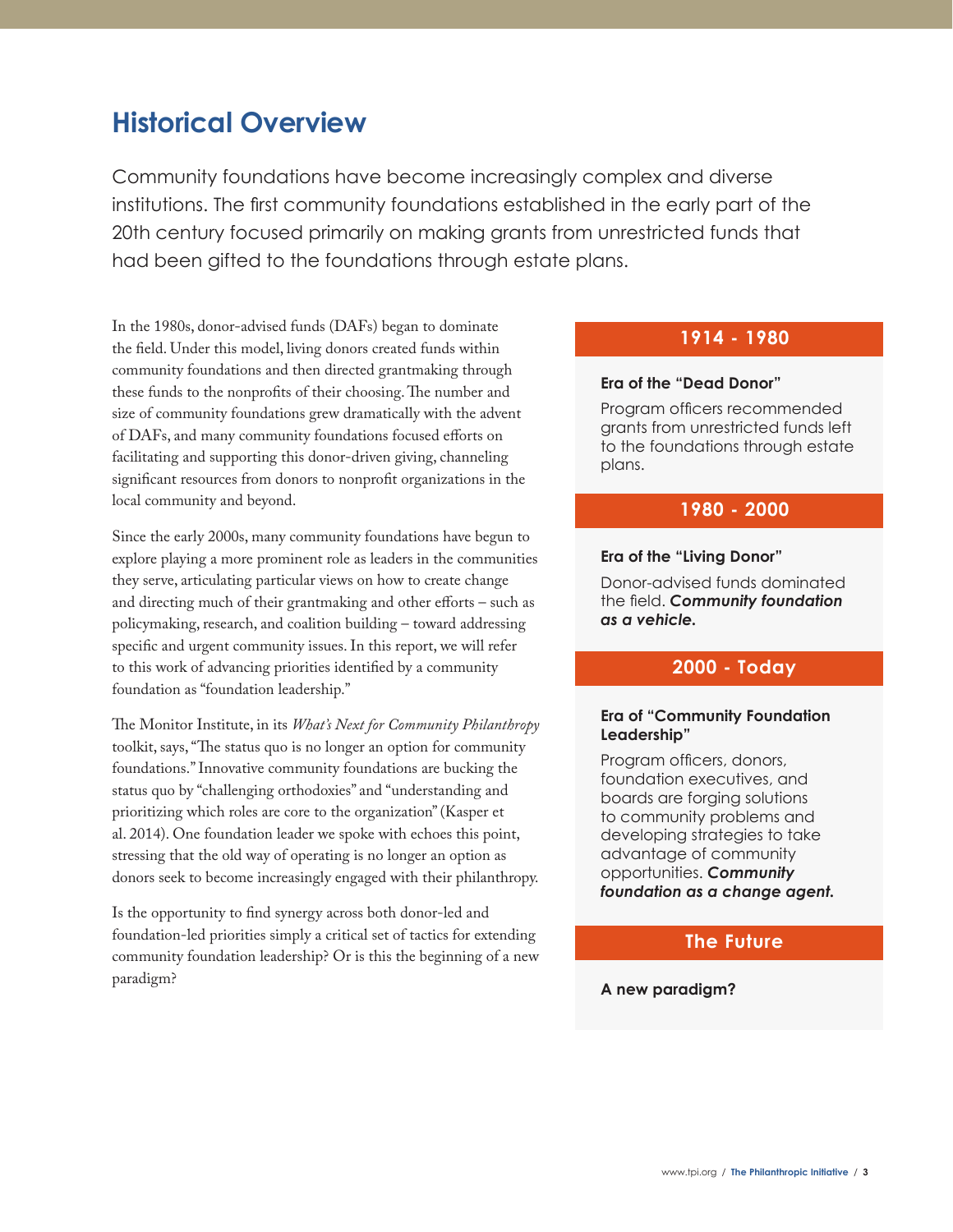## **Methodology**

The analysis presented in this report is based on interviews with leaders of 18 community foundations across the country, ranging in staff size from 17 to 85, and in assets from \$300 million to \$4.7 billion. Interviewees were asked to share their thoughts and experiences in a not-for-attribution context, meaning any responses shared in this report are done so anonymously. We primarily spoke with each foundation's CEO/President, or a member of the senior management team in a few cases. We asked each interviewee a series of questions along the dimensions outlined below.

#### **DONOR SUPPORT**

Describe your approach to supporting donors in their priorities. What are your primary goals? What kind of internal staffing and infrastructure do you have to support this work? What kinds of services do you offer? Are there areas where you hope to deepen or expand your services? Do you feel you have the in-house expertise to go there?

#### **FOUNDATION LEADERSHIP**

Does your foundation have strategic grantmaking and/or public policy priorities apart from donor-advised giving? If so, how significant is that aspect of your work? What are your primary goals, and what kind of tools (grantmaking, research, advocacy, etc.) do you use to advance these goals? What kind of internal staffing and infrastructure do you have to support this work?

#### **STRIKING THE BALANCE**

How has your foundation approached the balance between taking the lead on specific strategic initiatives versus supporting donors and facilitating their giving? Has your relative emphasis on these dual activities changed over time, and if so how? What has been the rationale for the balance you have chosen? Do you hope or plan to change the balance going forward?

#### **CREATING SYNERGY**

How much collaboration and synergy exists in these two sets of activities? Do you bring donors into the process of creating and supporting the foundation's strategic priorities? How formalized versus ad hoc is it? Is this driven by donor interest, or by the foundation? Are there particular structures, systems, and activities that have proven effective for facilitating collaboration?

**CHALLENGES & ADVICE**

What advice would you share with other community foundations attempting to balance a dual focus on foundationdriven and donor-driven work? Where do you think challenges remain, and where could you use advice from others?

Throughout this report, we share case studies and anecdotes gleaned from our interviews to illustrate the myriad ways community foundations are grappling with challenges and exploring opportunities.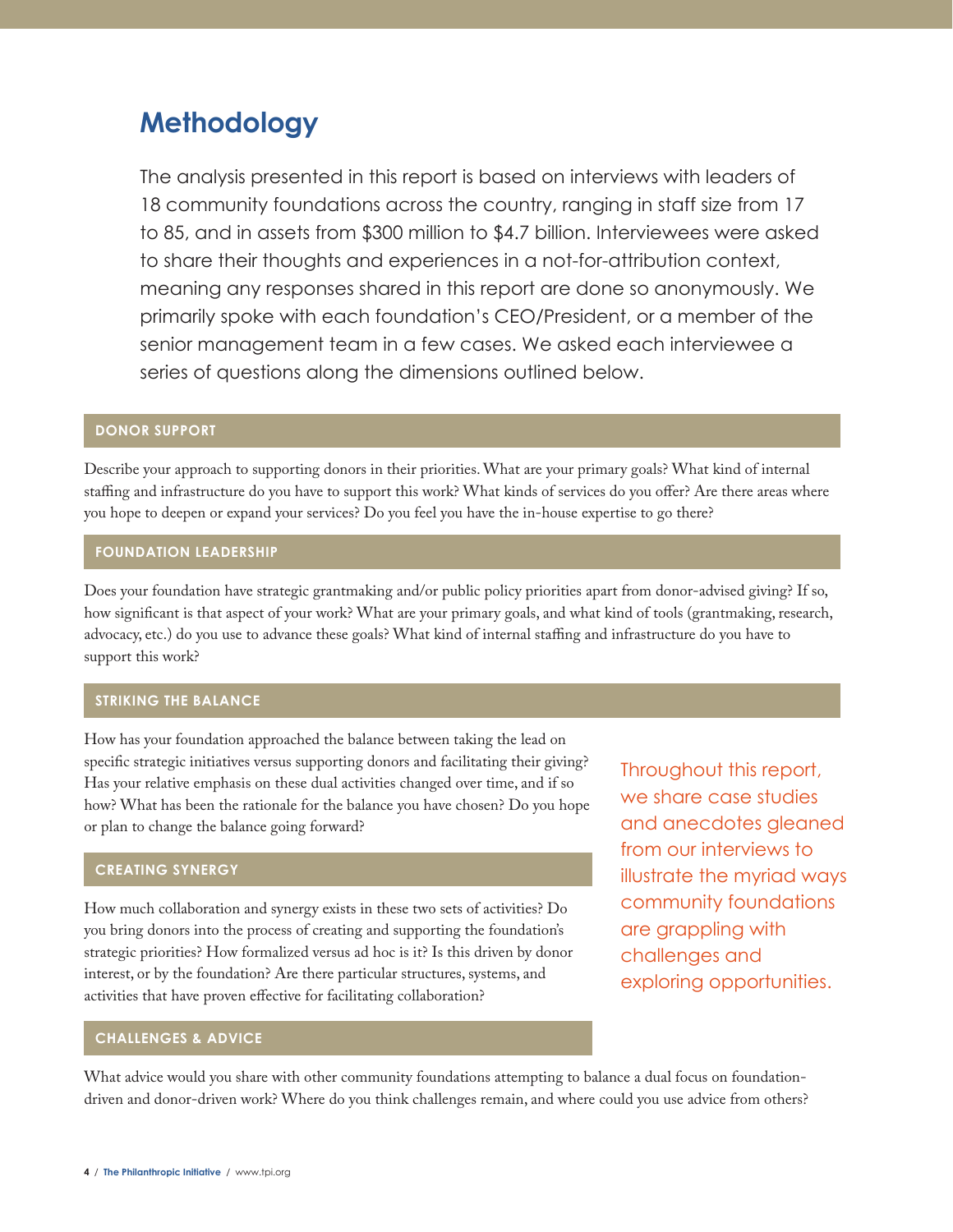## **Facilitating Donor-Led Priorities: "Donor Support"**

### **Benefits**

The rise of DAFs in the 1980s heralded a new era in the community foundation field. Foundations found that when managed properly, DAF fees could provide an important new source of revenue to support foundation operations. Additionally, many foundations we spoke with share a belief that greater DAF giving means more philanthropic dollars flow into the community than otherwise would, thus helping fulfill the mission most community foundations hold in common – to improve the communities in which they operate. One foundation explains its philosophy this way: as long as donors are giving, that is a good thing. It is the foundation's job to support and facilitate donor giving, not pass judgment on it or steer it.

For many community foundations, increasing DAF giving did not immediately go hand-in-hand with providing a significantly deeper level of support to donors and their interests. Rather, the work of creating and replenishing DAFs could often be fairly transactional in nature, focused primarily on administration and investment activities while leaving donors to make decisions about where and how to direct their giving. However, as competitors arose that offered similar giving vehicles with lower fees, many community foundations report that they found themselves asking how to attract and retain donor-driven giving as a significant component of their foundation's work. A few foundations considered eliminating DAF giving altogether, but, interestingly, no community foundation in the country has yet to make this move (though several, such as the Hartford Community Foundation, only have endowed DAFs).

Many community foundations respond to this crossroads by identifying a unique value proposition in their deep knowledge of the communities they serve and the ability to use this knowledge to support donors in their interests and priorities. Increasing numbers shift their approach to donor services from fairly "transactional" to more "relational," beginning to provide more significant support to donors and in many cases expanding and reorganizing staff to do so. Some foundations invest in training staff

to be "philanthropic advisors" through such programs as Excellence in Family Philanthropy and 21/64. Many expand their programming and communications to donors around community needs.

Expanding support for donor interests has therefore been seen by many foundations as necessary for continuing to attract and expand donor giving, which is valuable for both the fee revenue it provides as well as for the overall impact it has on the volume and influence of philanthropic giving in the communities these foundations serve. CF Insights' *Do More than Grow* supports this hypothesis about the positive effects of strengthening relationships and increasing personalized advice, sharing a robust set of concrete recommendations for community foundations looking to grow the volume and impact of donor-advised giving.

### Fears and Concerns

Despite these advantages, many foundation leaders we spoke with express reservations about providing increased support for donor-led priorities, particularly within the constraints of their current staff and fee structure (though some foundations have implemented additional fees to accommodate increased levels of support). Several foundations that have tried to bill themselves as a place for all donors note this can mean supporting an expansive realm of donor priorities and investing significant staff time and resources to provide the expertise needed. For many foundations, this occurs primarily on the content side, but several note the transactions themselves also require a greater level of expertise and staff time as donors give in increasingly complex ways with non-traditional assets. Additionally, some foundations, in response to donor interest, are beginning to explore new models of giving, such as impact investing, which require expertise that most do not currently have. One foundation executive we spoke with wishes the foundation could say "no" to donors more often, but finds it difficult now that it has established a reputation as a place for all interests.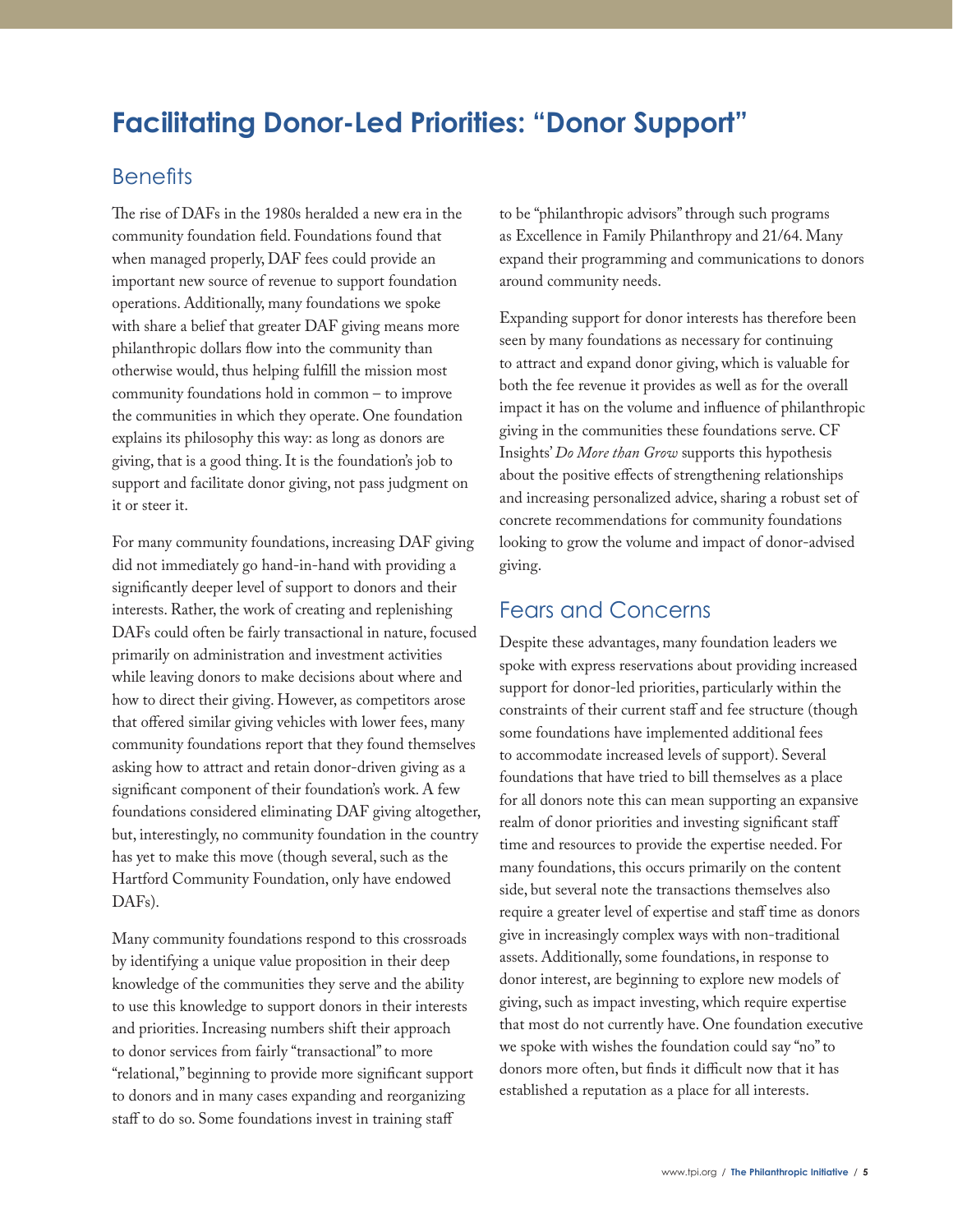## **Advancing Foundation-Led Priorities: "Foundation Leadership"**

In line with the framing of our project, all but one of the foundations we interviewed report increasing interest in advancing foundation-led priorities. This often takes the form of strategic grantmaking focused on specific topics and issues, and activities termed "civic leadership" or "community leadership" that encompass a broad range of efforts beyond grantmaking – from policy advocacy to research, convening, partnering, and mobilizing.

### **Benefits**

The foundations we spoke with are in varying stages of adopting this new approach to their work. Some made this shift toward more targeted priorities in the early 2000s, while others report it is a major component of their current strategic planning efforts. Foundations report one key benefit of pursuing this work is the ability to concentrate human and financial resources on issues of greatest importance for the community, rather than stretching resources thin across many issues. This approach also builds and makes use of the deep knowledge and connections most community foundations have. Ultimately, these foundations believe that their leadership on a focused set of priorities is the approach that will allow them to have the greatest impact in the community. Even foundations with relatively larger discretionary spending pools note this as a driving factor behind their decision to focus priorities.

Relatedly, many foundations mention that having a concentrated agenda that involves partnership, collaboration, and policy change can enable community foundations to have greater impact by leveraging additional money far beyond the grantmaking resources a single foundation might have.

Lastly, several foundations note they believe staking a claim around key issues has created a more public profile, raising awareness among donors and other civic leaders, and showcasing the foundation's community knowledge and impact. Several foundations report that over time donors see a value proposition in the community leadership roles played, which differentiates the foundation from its lower cost competition.

### Fears and Concerns

Nevertheless, many community foundations share fears that they – and often their boards – hold about focusing too significantly on certain foundation-led priorities. One oft-cited concern is that the public may react negatively if the foundation takes a stance on particularly contentious issues. Relatedly, many worry about alienating donors, perhaps sending a message that these issues and stances are the only ones the foundation supports. Furthermore, when it comes to the impact on donors, many foundations – even those that have embraced foundation-driven priorities wholeheartedly – remain worried that asking for donor support for this work will turn off donors.

Many foundations also worry about the impact their increased focus may have on the nonprofit community – not only might it strain relationships with organizations that no longer fit into the foundation's priority areas, but it also might weaken the community by reducing key support for issues that fall outside the foundation's new focused scope. This concern hits at a core question many community foundations seem to have regarding their identity and mission. How much of a foundation's role, reputation, and responsibility rests on it serving all causes and needs in the community (seen by many as what it means to be a "true" community foundation), and how much freedom does it have to use knowledge and resources strategically to create significant, focused change?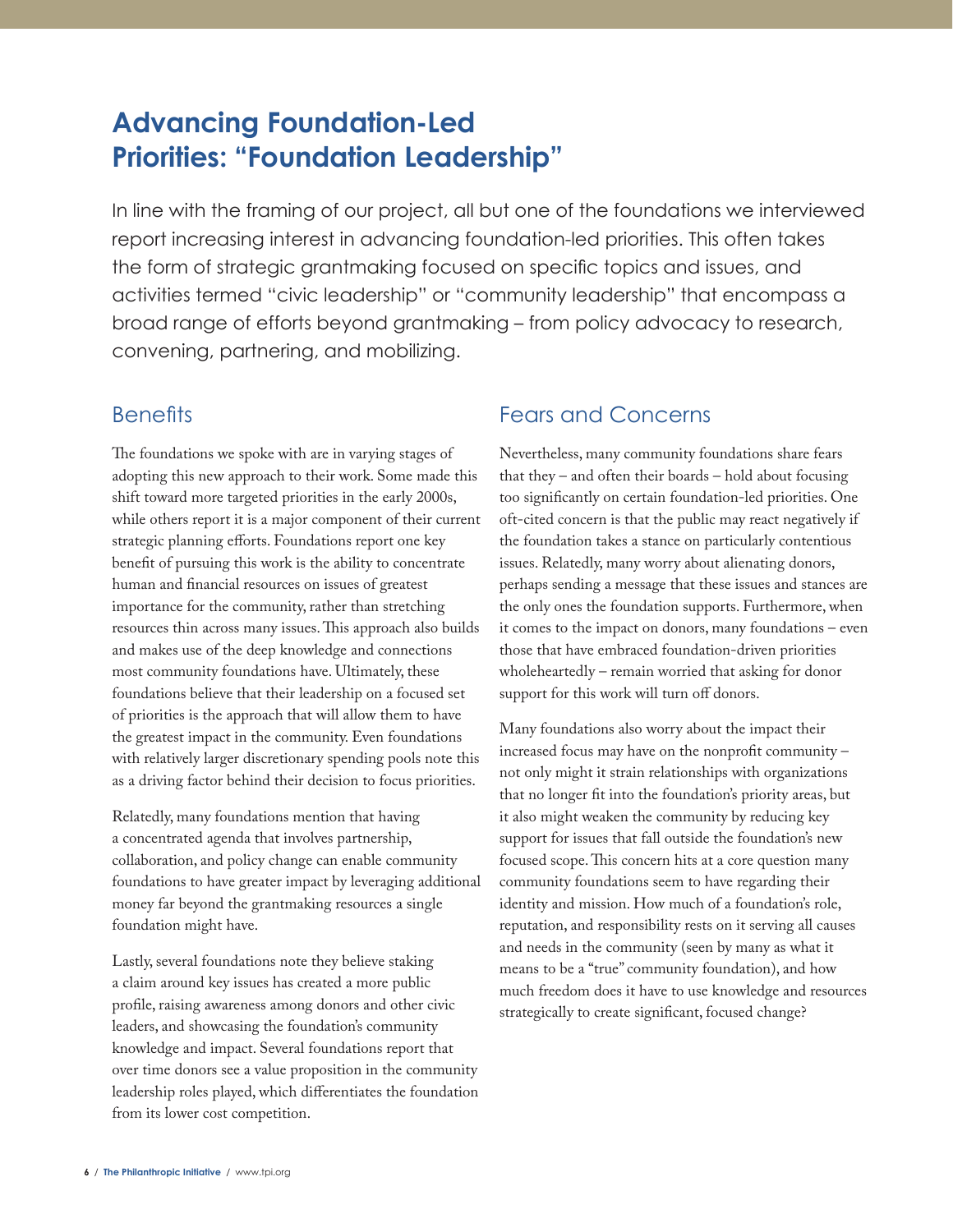## **Donor Support & Foundation Leadership in a Single Organization: Finding Synergy**

### **Benefits**

 $\checkmark$ 

The previous sections treat donor support and foundation leadership activities as relatively separate. However, many of the foundations we spoke with emphasize not only the value of doing both for their own sake, but the significant synergies that can exist when both are conducted within a single organization. The majority see donor support and foundation leadership not as "either or," but as "both and."

With regards to foundation leadership enhancing donor support, many foundation leaders believe their work on foundation-led priorities enables them to attract new donors by raising public awareness of the foundation and showcasing its community knowledge and expertise. In addition, several foundation leaders say that leading on

### **RESPONDING TOGETHER**

When one foundation we spoke with decided to begin devoting a greater percentage of its limited discretionary resources towards a small list of foundation-led priorities, they worried what this would mean for the community needs that no longer fell within the foundation's areas of focus. Seizing on interest from donors, the foundation created a collaborative grantmaking program overseen by a committee of fundholders and staff to make awards based on an RFP and competitive application process, with two cycles per year. The foundation contributes a small amount of funding from its discretionary resources, and the remainder is raised from fundholders. Awards typically range in size from \$10,000 - \$50,000. The committee plays a central role in selecting grantees and determining the focus of the program each cycle, which might be broad or focused on a specific issue or population. The foundation sees this as a key way to continue supporting organizations that fall outside its foundation-led priorities, as well as to engage donors to work and learn together about pressing community needs.

key priorities results in better support for donors, given the deeper content expertise and relationships that the foundation can use to support donor-led interests. In turn, many foundations believe donor engagement has the potential to strengthen foundation leadership and amplify impact for the community by bringing together more attention, energy, perspectives, connections, and resources.

#### **The opportunities for synergy are many, including:**

#### **Flexible revenue**

If better supporting donors leads to increased fee revenue, this revenue can add to the discretionary funding that foundations have available to support their leadership work. Well-structured DAFs can be the revenue engine that supports program staff salaries behind leadership work. Moreover, many foundations believe donors who feel well-supported are likely to develop a strong loyalty and affinity towards the foundation, thus being more likely to leave a bequest and to support annual fundraising initiatives such as civic leadership funds.

#### **Leverage for foundation leadership**

If donors can be educated in and become interested in the foundation's priorities, this has the potential to significantly increase the funding available for these initiatives and issues. Many foundations express an interest in coinvestment opportunities, where both the foundation and its donors contribute funding to support an organization or project.

#### **Leverage for donor leadership**

Openness to donor-led activities can result in new projects funded by donors and by the foundation. Several foundations describe instances of a donor approaching them with an idea and the willingness to contribute capital to a project, and the foundation choosing to piggyback on the donor initiative. With the foundation's community knowledge and network, together the foundation and donor were able to create something new that served the community and often attracted additional donors.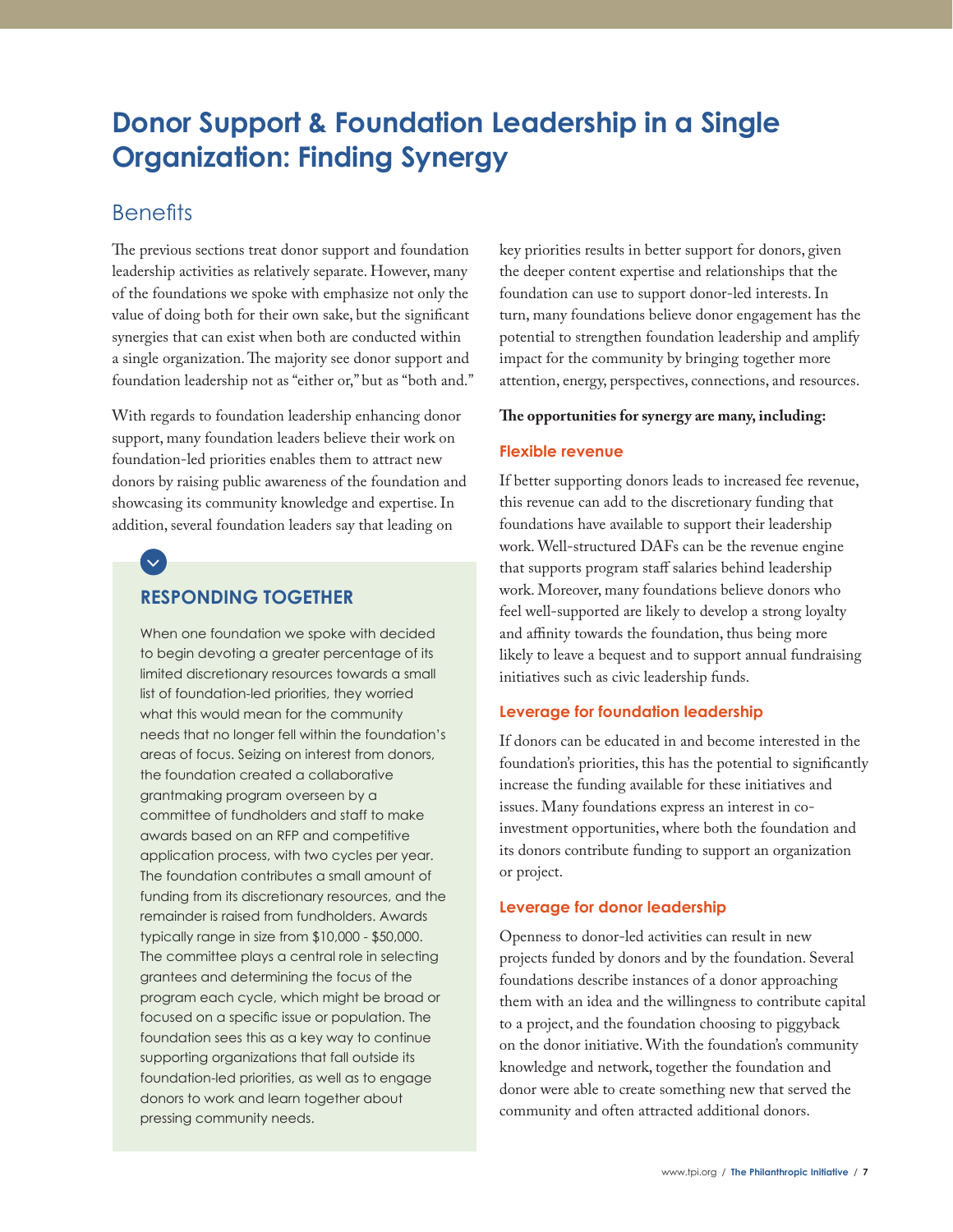#### **Co-creation**

Some foundations have taken their collaboration with donors beyond simply enlisting donor support for foundation-identified priorities or providing foundation support for donor-identified interests, and into the realm of co-creation. Several foundation leaders emphasize the value of engaging donors in creating and advancing initiatives at the start, harnessing the value they bring to the table beyond simply funding. Some foundations are in the early stages of exploring these opportunities, while others have had significant success. We will share examples later in this report to delve deeper into some of the models.

#### **Diverse ideas**

As the concept of co-creation suggests, donors bring much more to the table than funding. Their diverse experiences and wide range of networks, often markedly different from those of foundation staff, can bring new ideas, connections, and perspectives that enhance the quality of the foundation's work and the potential for impact.

#### **An educated, engaged and inspired community**

Bringing donors together with other foundation constituencies around shared interests helps facilitate connections between donors, foundation staff, nonprofits, and residents that can lead to relationships and impact far beyond what the foundation can lead directly. In addition, shared spaces for dialogue and learning have the potential to engage and inform donors well beyond the funding that flows through the foundation.

As foundations experiment more in this space, new language and mental models are emerging along a broad spectrum of activities. For many foundations, it is not a matter of choosing a place on the spectrum, but rather of developing the capacity to work along this spectrum as different moments, opportunities, and issues require. While foundations are using terminology in different ways, below are some of the terms we heard most often as leaders spoke of their work.

### **Barriers**

While the majority of foundations report they see value in providing both donor support and foundation leadership, and recognize the many opportunities for synergy, there is often a gulf between interest and execution.

#### **Foundations cite these key challenges:**

- 1. Internal culture and staffing
- 2. Fear of alienating donors
- 3. Fear of attracting too much donor interest

Below we explore these barriers as well as advice from foundation leaders who have tackled them.

#### **Barrier #1: Culture and staffing**

One issue raised by almost all foundations interviewed is around internal culture and staffing structure. Leaders describe both a cultural and structural divide that often exists between donor services and community impact staff (often called "program," "grantmaking," and/or "community/civic leadership"). At a cultural level, this often comes down to conflicting interpretations of the "real" mission of the foundation, or the relative emphasis within a complex mission: donor services staff see donor support as the central objective; community impact staff see the foundation's community priorities as the heart of the organization's work. Relatedly, concerns that donors do not share the same values and priorities as the foundation can create cultural barriers to seeing donors as leaders.

This cultural divide is often reinforced by staffing structures that place responsibility for donor support with staff members in one department, and responsibility for foundation leadership with an entirely different department. Divisions are further reinforced when staff members have limited exposure to the work of their colleagues in other departments, creating less understanding of other departments' daily work, goals, and challenges, as well as fewer opportunities for sharing ideas and knowledge across functions.

**Foundation Co-investment Leadership**

**Collaboration & Co-creation** **Influenced & Aligned**

**Donor Leadership**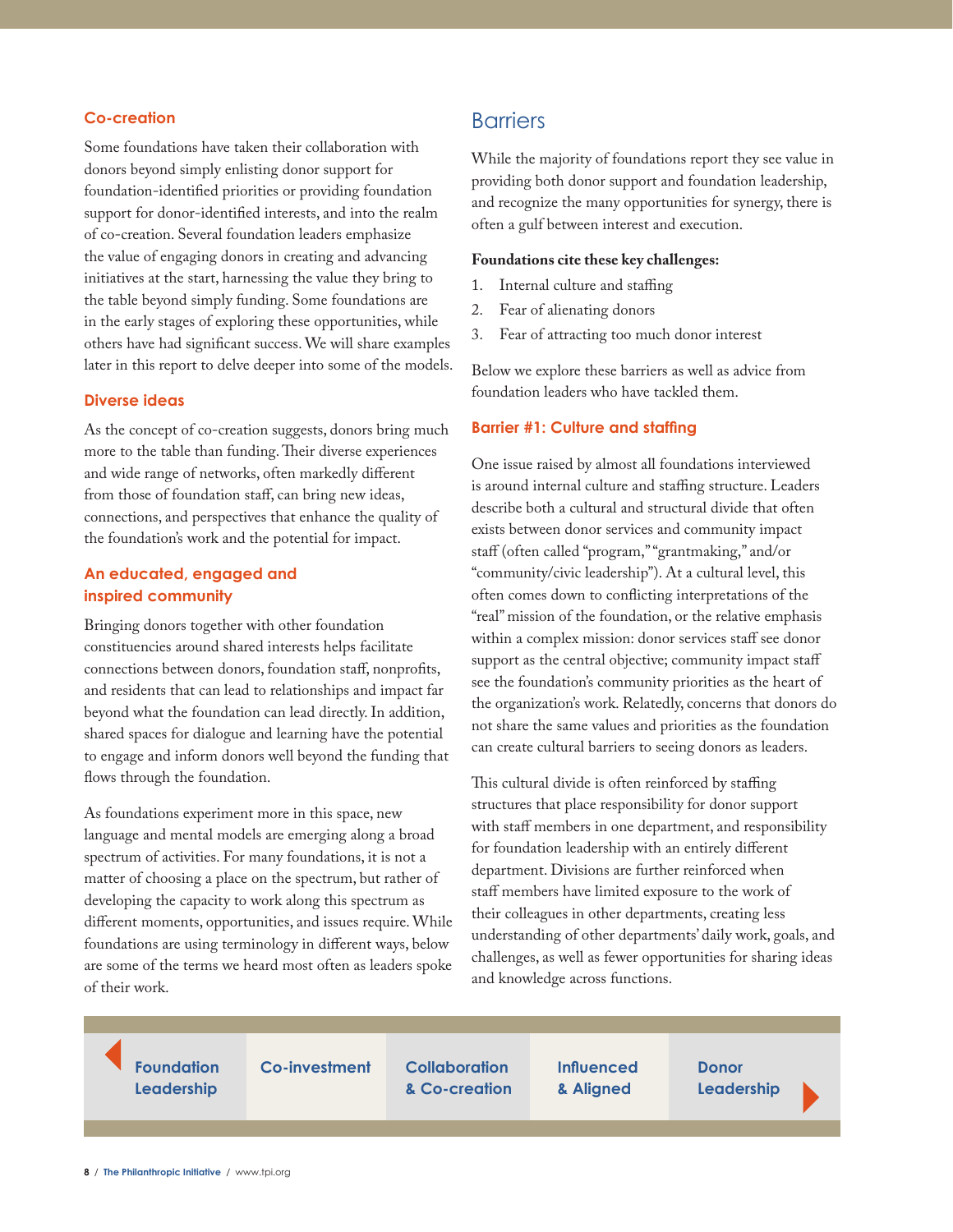#### **Advice and Opportunities**

Sometimes tactical choices can create sufficient opportunities to connect across departments. Several foundation leaders share approaches for meeting structures where staff members from various departments and at all levels regularly meet to learn about each other's work. One foundation has nonprofits come in monthly to present their work, with staff from all departments joining the meeting. Others hold staff-wide retreats and various opportunities for coming together to share ideas and build connections across departments.

Many foundation leaders stress that meetings can only go so far in bridging departmental divides, and the key to internal collaboration is a strong organizational culture founded on **a clear internal understanding of and alignment around the foundation's priorities,** including an understanding of how each function serves and supports these priorities. Interviewees emphasize this must be explicitly articulated and supported from the very top of the organization. Most foundations that stress this viewpoint have steered toward creating a culture of donor service, even in foundations where community leadership is a key activity. Often this involves foundation leaders articulating the pivotal role donors (and the fees on their accounts) play in making the rest of the foundation's activities possible. However, one foundation leader emphasizes community impact as paramount, with donor support secondary to this primary objective. Regardless of the direction, the lesson appears consistent: clear and explicit priority-setting from the very top of the organization is crucial. Several foundations mention engaging a "culture change consultant" and undertaking a process to help create understanding and alignment throughout the organization.

Additionally, work to redefine the role of donors has been an important component of cultural change for some foundations. Narrow definitions of how donors create impact – limited to writing a check – and concerns about their values and motivations can create a culture that is not open to deep collaboration and partnership. Reinforcing an **organization-wide view of donors as partners and leaders** has been an important element of the institutional culture at many of the foundations that have had the greatest success with bringing donor and foundation leadership together. Sometimes this means developing a

broader definition of the word "donor" to include other private foundations, corporations, and the public sector.

In addition to trying to tackle culture head on, **examining and revising staffing structures** can be a powerful tool in closing the divide between donor support and foundation leadership work. While many foundations retain fairly traditional structures with dedicated and separate donor services and community impact teams, some have always had or recently shifted to having crossfunctional structures. One relatively small foundation has a structure whereby everyone in the foundation – regardless of their primary function – has a portfolio of donors based on donor interests. Another foundation of 60 staff, almost three times the size of the previouslymentioned foundation, employs a similar model where everyone maintains responsibility for donor relationships. Other foundations have not gone as far as this complete restructuring, but have created formal systems such as holding monthly foundation-wide meetings to watch presentations by nonprofits, and making community impact staff explicitly responsible for donor meetings when donor services staff suggest that it would be helpful.

## $\checkmark$

### **EDUCATING AND ADVISING DONORS**

When a donor approached one foundation with an interest in doing something education-related, the foundation pitched the idea of creating a scholarship program focused on adult learners – an area of need and leverage the foundation had identified through its work in the community. The foundation President explained that they did not try to force the idea, but simply asked the donor, "Can we give you something to think about?" They then supported the pitch with data showing the importance and potential impact. Ultimately, the donor decided to create the program.

Relatedly, several foundation leaders emphasize the **importance of intentional hiring.** Regardless of the priorities and staffing model selected, it is important to hire staff who understand and support the values and priorities of the foundation. One foundation, for instance, only hires people with a professional background in highly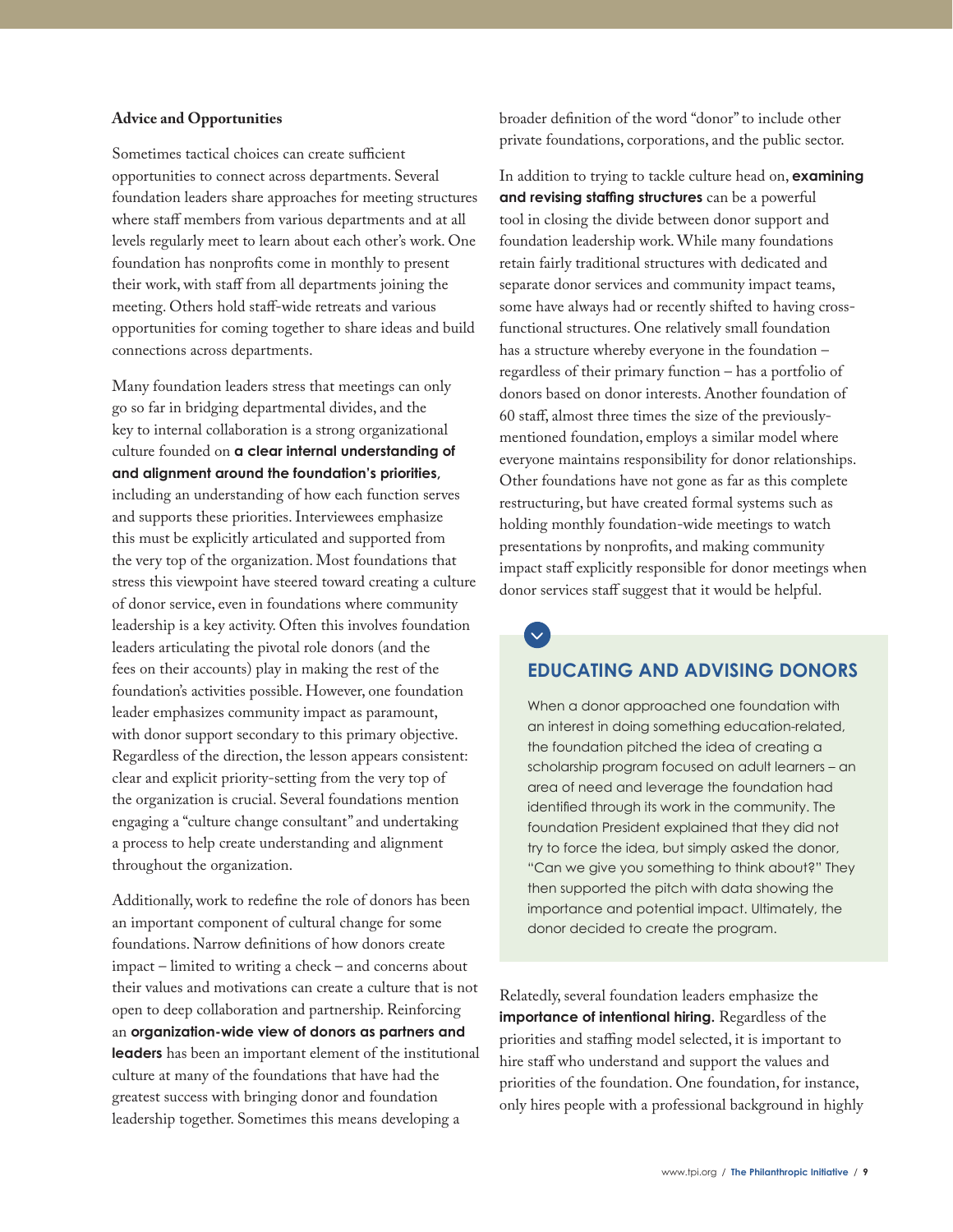collaborative work, since joint foundation-donor initiatives are central to the foundation's approach to impact.

#### **Barrier #2: Fear of alienating donors**

A significant fear among foundations that have begun to engage in foundation leadership activities is that this will alienate donors, particularly if donors are asked to support foundation-driven priorities. There is concern that donors will resent any perceived pressure to give to foundation priorities, and that making these asks can interfere with the ability to build strong, trusting relationships.

#### **Advice and Opportunities**

All the foundations that have succeeded in engaging donors in the leadership work of the foundation stress the **fundamental importance of knowing its donors.** Many accomplish this in three key ways.

- 1. Deep relationships they have developed with donors.
- 2. A staffing model that distributes donor relationships across staff, including those who are doing foundation leadership work.
- 3. Technology platforms that extend the staff 's capacity to let them track donor interests.

Several foundation leaders who have developed fairly robust co-investment and co-creation programs explain that knowing their donors' interests has allowed them to approach donors without risk of offending anyone because opportunities can be specifically targeted. One foundation leader notes he feels there is no risk of resentment in approaching donors about co-investment and co-creation because there is a strong relationship already in place.

Other foundation leaders share **approaches for identifying donors who might be open to collaboration.** For instance, one leader observes that holders of first generation money tend to want to control their giving, whereas subsequent generations are often more open to foundation guidance and advice.

Another leader shares a system the foundation recently developed for segmenting donors not just by fund size, but by level of current (and potential) engagement with foundation priorities. The foundation recognizes that many donors fall along a spectrum, with one end being largely self-sufficient and the other end being interested in supporting and co-creating initiatives with the foundation. The foundation segments its donors according to both fund size (on the vertical axis) and engagement (on the horizontal axis), and develops unique strategies for donors falling into each of the resulting segments. These strategies are designed to support donors in their current position, and, where the foundation thinks there is potential, move them toward larger fund sizes and/or greater partnership.

### **NEW CAPITAL FOR CHANGE**

One foundation describes its initiative to establish several impact investing pools that leverage a small amount of foundation discretionary resources and a much larger amount of DAF capital. Recognizing the increased interest among its donors and prospective donors in the growing field of impact investing, the absence of platforms for local, place-based impact investments, and the opportunity to amplify impact through market-based approaches, the foundation held focus groups and meetings with its DAF holders to gauge interest. It successfully raised \$3 million from existing donors for the two pools, which are aligned with the foundation's strategic priorities, and plan to use the funds to attract new resources to the foundation.

#### **Barrier #3: Fear of attracting too much donor interest**

While many foundations worry about alienating donors by asking for their support of foundation priorities, others worry about being *too* successful in attracting interest. They fear they will open the foundation up to more requests for partnership than capacity allows, or to too much unwanted advice or requests that conflict with or distract from its priority values and interests. One foundation leader also talks about the risk of opening up the foundation to critiques of "unfairness" if it responds to some donor requests and not others.

#### **Advice and Opportunities**

With regards to the fear of relinquishing too much control and managing unwanted advice from donors, the foundations that have had success with co-investment and co-creation programs stress that this has not been a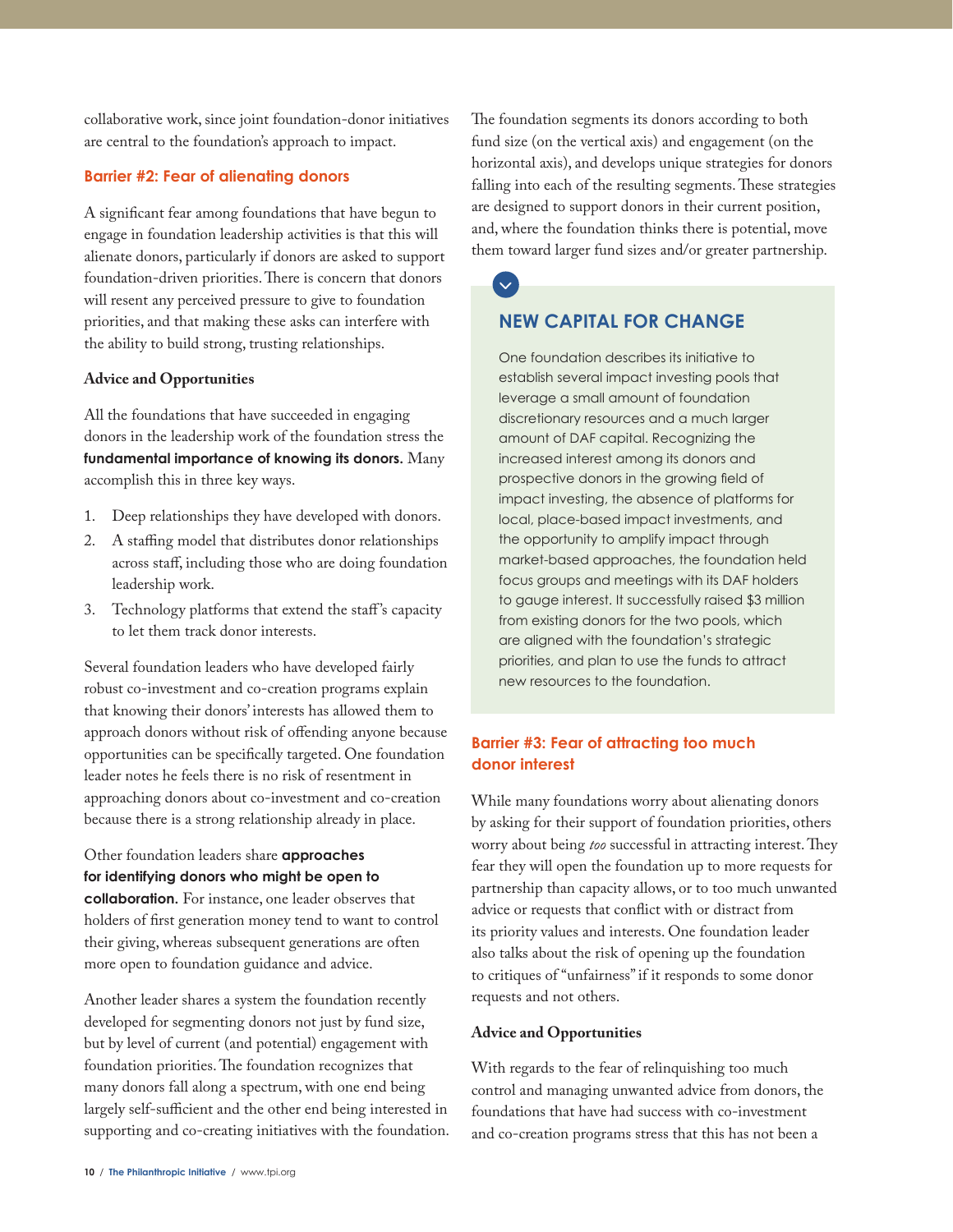## **FACILITATING COLLECTIVE IMPACT**

#### **Leverage across sectors**

 $\checkmark$ 

One foundation we interviewed has created an innovative environmental sustainability program to support nonprofits, funded primarily by external partners and donors. As of 2014, the program had benefited almost 150 nonprofits, helping them reduce their environmental impact while also lowering bottom line operating expenses in order to leave more funding available for programming. The program is advised by an Advisory Committee that includes nonprofits, donors, foundations, community development corporations, real estate experts, and academics. The program has now been replicated in two other states.

#### **Pooling resources**

Another foundation described a recent community revitalization project costing \$63 million, of which only \$500,000 had been provided by the foundation. By partnering with fundholders, other funders, and government, the foundation was able to shepherd a significant project that would never have been possible with its discretionary resources alone.

#### **Co-creation**

One foundation explained its process for creating new initiatives, each of which involves donors, other funders, and board members from the start. Every initiative has its own Advisory Board that includes donors and others, with each initiative operating almost like an independent organization where Advisory Boards co-hire the staff to support the initiative alongside the foundation. One specific example is their neighborhood development work. A staff member came up with the general idea, and then convened neighborhood leaders, bank partners, private sector entities, and donors to evaluate and define the opportunity further. Ultimately, the foundation contributed \$750,000 to the resulting initiative, with an additional \$900 million of external funding (including public funding).

Another foundation we spoke with has no discretionary resources whatsoever, and has relied on a robust cocreation strategy to support their role as community leaders. Working jointly with donors, they have created several Community Impact Funds over the past several years. A group of donors comes together around a shared interest and, with the staffing support of the foundation, develops a grantmaking agenda for the funds. The structure of the Community Impact Funds all vary from one another and it remains a highly experimental space for the foundation. In one case, a few large donors drive the initiative with the support of additional smaller donors; in other cases there isn't an actual pooled fund but rather a peer network in which donors make their own grantmaking decisions but with the support of one another and the foundation to map the space and share ideas. In all cases, the donors – who are both individuals and other private foundations – not only contribute the grantmaking dollars, but also cover two-thirds of the operating expenses the foundation incurs for staffing the Funds. The foundation leaders stress that everything – in the Community Impact Funds and beyond – is not driven by staff, but rather informed and evaluated by the donor participants.

#### **Donor challenge**

Finally, one foundation leader spoke of an initiative prompted by a donor in response to an international disaster. Working in partnership with the founding donor, the foundation provided staff support for the project, issued a challenge grant that more than tripled the amount of funds offered by the donor, and engaged additional donors and local diaspora residents to oversee a five-year fund to support relief efforts and long-term capacity-building. This initiative introduced the foundation to a growing immigrant community within its geography and established longterm credibility and relationships.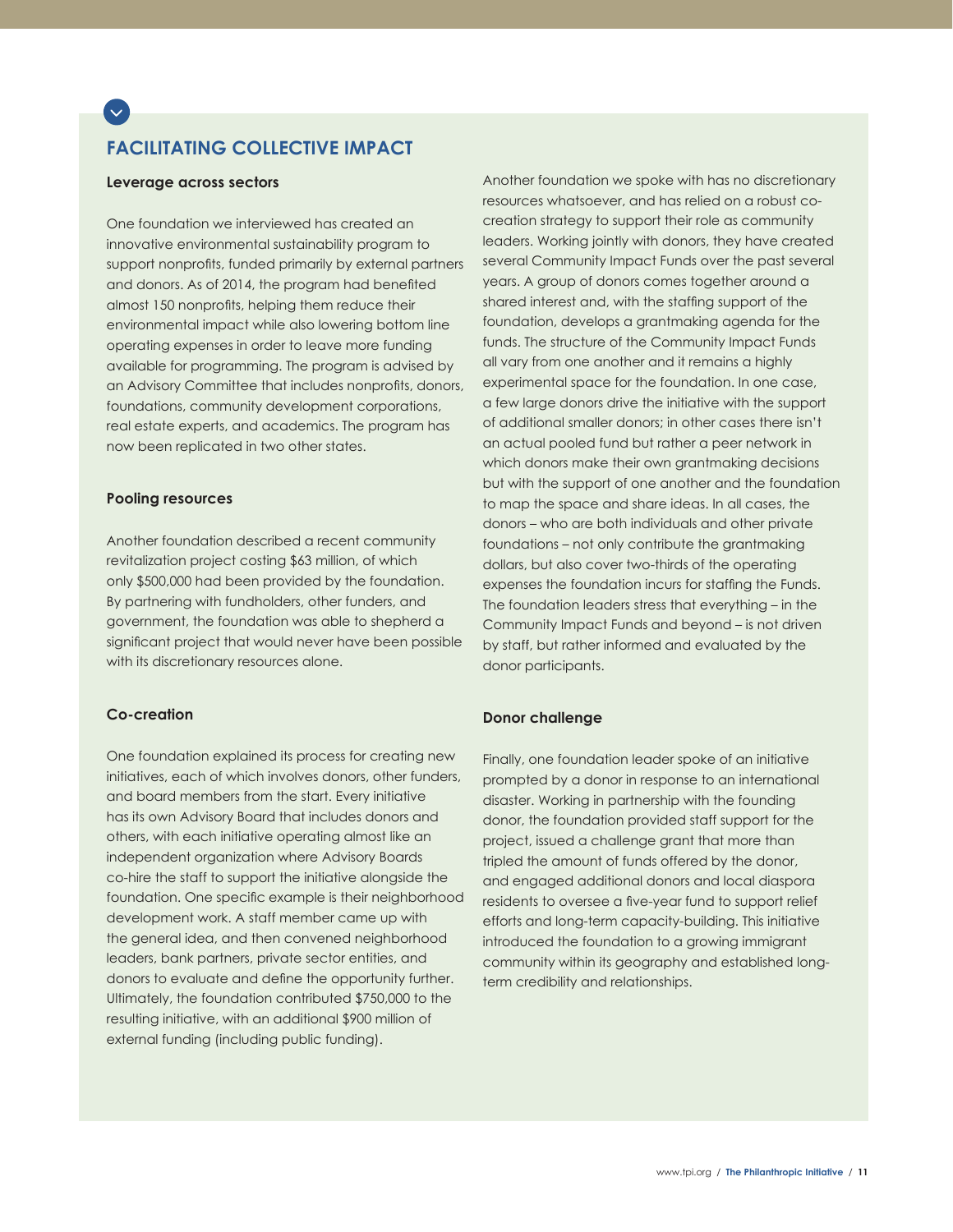significant issue. **Knowing its donors and approaching them in targeted ways allows a foundation to retain a fair amount of control** over who becomes involved in projects and approach only those who the foundation thinks will contribute most productively. Additionally, several foundation leaders note that most donors do not have odd or demanding perspectives like many people fear. One foundation leader describes a responsive grantmaking program that is guided by a committee of 8-12 fundholders, and emphasizes that generally these donors make thoughtful and terrific decisions – certainly not "kooky" ones like many people expect. Several foundations emphasize that donors can bring valuable new insights and perspectives. As one foundation leader notes, "We have as much to learn from donors as they do from us. They're smart people, and they've done a lot."

**Donor participation can be managed in strategic and effective ways,** so that strong feelings are channeled into a productive process rather than being allowed to dominate the direction of the initiative. For instance, one foundation's approach to creating new initiatives begins with a "discovery process" that involves bringing multiple fundholders, private funders, community leaders, civic partners, and experts to the table together to explore the issue and develop an agenda and framework. Because there are multiple donors involved as well as numerous other people with unique expertise, no one donor is able to exert outsize influence on the direction of the initiative. Furthermore, this exploratory work is typically funded by the foundation's discretionary dollars and/or an annual operating budget that is raised from a broad community of donors, so no single donor feels ownership over the process. However, donor involvement in co-creation at early stages creates a sense of engagement and buy-in that typically leads to funding support for the project down the road.

Most community foundations with significant experience engaging donors in co-creation dismiss the concern about managing donor input. However, the risk of opening the foundation to more interest and requests for partnership than it can manage is given more serious weight. Several foundations note that once they developed a reputation for

collaborative projects, people and organizations began bringing them new ideas and opportunities all the time – far beyond what they can reasonably undertake. As one leader notes, "The more we do, the more we get asked to do."

A central part of this challenge is figuring out how to be strategic while also remaining open to new opportunities that arise along the way. One leader describes this as the challenge of being both "planful and opportunistic." Another explains that his foundation has remained open to new ideas, but has **developed a firm set of principles that helps the foundation evaluate which opportunities to explore** while being able to articulate a consistent reason for saying "no." These principles include an explicit plan for how the project will continue once launched, with the expectation that the foundation will play a critical role designing and incubating the initiative and hand it off to another entity or partnership for operation over the long term.

### **ADDITIONAL ADVICE**

**What other advice did we hear from foundation leaders?**

- Every community is different, and you know better than anyone what is right for yours.
- There are many different ways to be a leader. To do this kind of work, you have to be willing to be a "servant leader" – the wind beneath other people's wings, not always being the vocal lead on every project.
- We can do anything, but we can't do everything.
- You need to have a very clear understanding of costs, and be clear about what you are willing to subsidize and what you are not – especially if you do not have a lot of unrestricted money.
- Understand your differentiator what makes your foundation unique. For many community foundations, it is knowing their community better than anyone else, and being neutral change agents that can advocate for the community outside traditional political divides.
- Engaging donors is about inspiring and educating.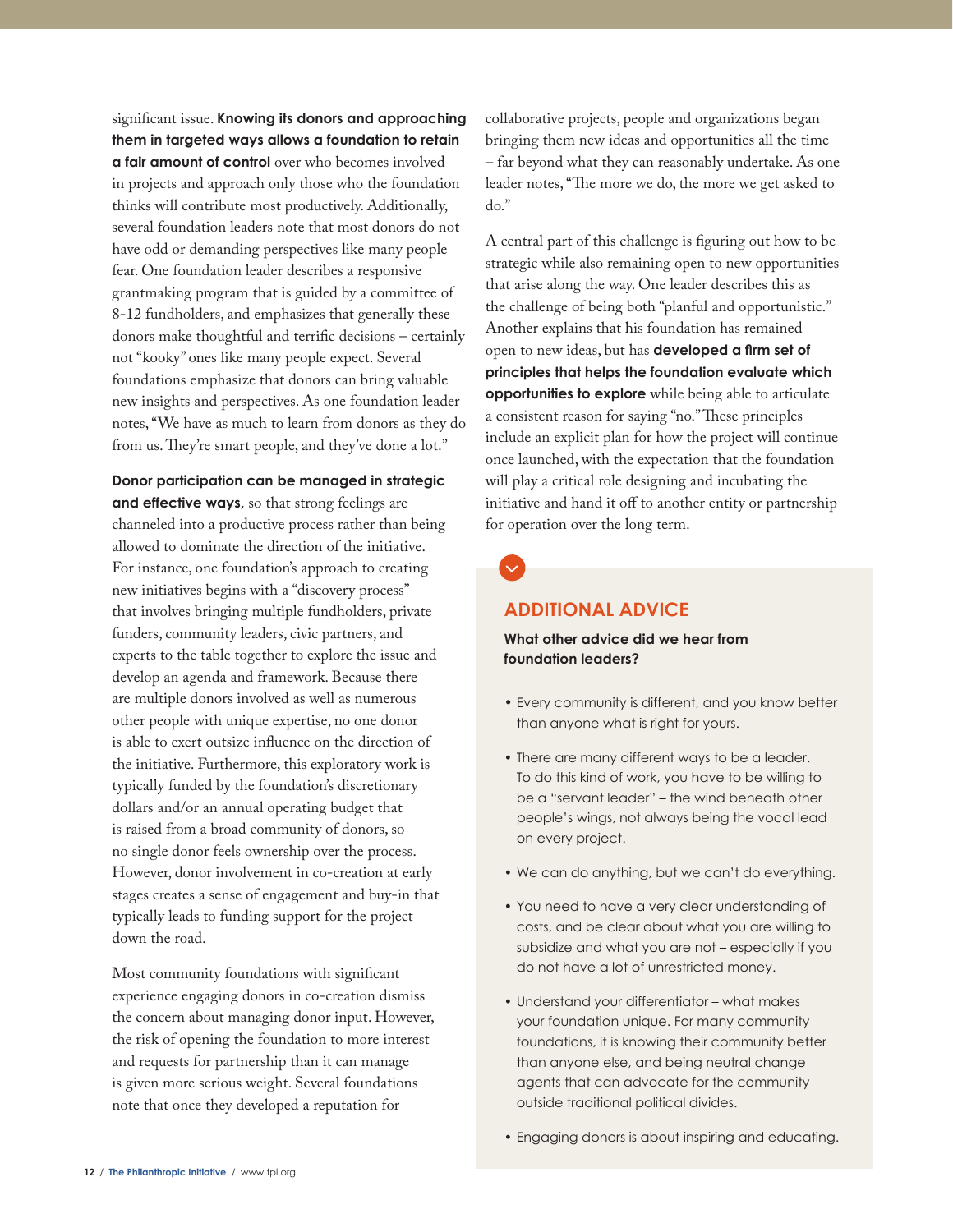

### **THE ROLE OF ORGANIZATIONAL SCALE IN SUPPORTING SUCCESSFUL SYNERGIES**

Small foundations may find it easier to achieve synergies than their larger counterparts, but several large foundation leaders describe creative approaches to overcoming the challenges of size.

#### **Realizing benefits for small foundations:**

- *1. Staffing structure and fluidity:* Small staff size allows a more fluid and cross-functional staffing structure where staff across departments can come together more easily to collaborate and share ideas, and even departmental lines are blurred or do not exist.
- *2. Tracking donor interests:* A smaller number of donors and funds makes keeping track of donor interests simpler.
- *3. The comfort of unrestricted assets:* The lack of unrestricted assets typical at smaller foundations catalyzes "forced creativity." To take on foundation leadership work, foundations must find ways to engage others around creating and funding shared priorities.

#### **Overcoming challenges for larger foundations:**

- *1. Staffing structure and fluidity:* One foundation with a staff of 60 has created a cross-functional staffing structure where relationships and responsibilities with donors are spread across all three Executive Vice Presidents – though not evenly – as are responsibilities for running the foundation's leadership initiatives. When asked whether this hybrid structure creates confusion, the President said that it does take a lot of coordination, and sometimes missteps happen. However, through intensive weekly meetings aimed at making sure they are all on the same page, the structure seems to work.
- *2. Tracking donor interests:* When the number of donors and funds proliferates, many foundations have found that technology is key to helping track donor interests as well as helping facilitate

communication and connection with donors. One foundation describes an internal website that is accessible to all donors, which shares grantmaking opportunities (including proposals the foundation itself is unable to fund) and communicates about the foundation's leadership priorities.

*3. The comfort of unrestricted assets:* One of the greatest barriers to finding synergies exists when a foundation does not need to engage donors around shared priorities because it has sufficient unrestricted assets to "go it alone." Many foundations recognize significant benefits of bringing together foundation-led and donor-led activities beyond simply leveraging additional resources – but the reality is that financial need often forces creativity. Foundations with larger pools of unrestricted funds that have begun to explore greater donor synergies seem to have done so when they realize that their ambition – and the need – for impact is beyond the reach of their unrestricted funds. Making a change in this direction can be especially hard for a large organization, and interviewees stress the importance of a clear message and call to action from the top, sometimes accompanied by significant staffing structure changes like the cross-functional structure previously discussed. At least one large foundation we interviewed brought in a consultant specializing in culture change to help the foundation orchestrate a concerted shift over an 18-month period.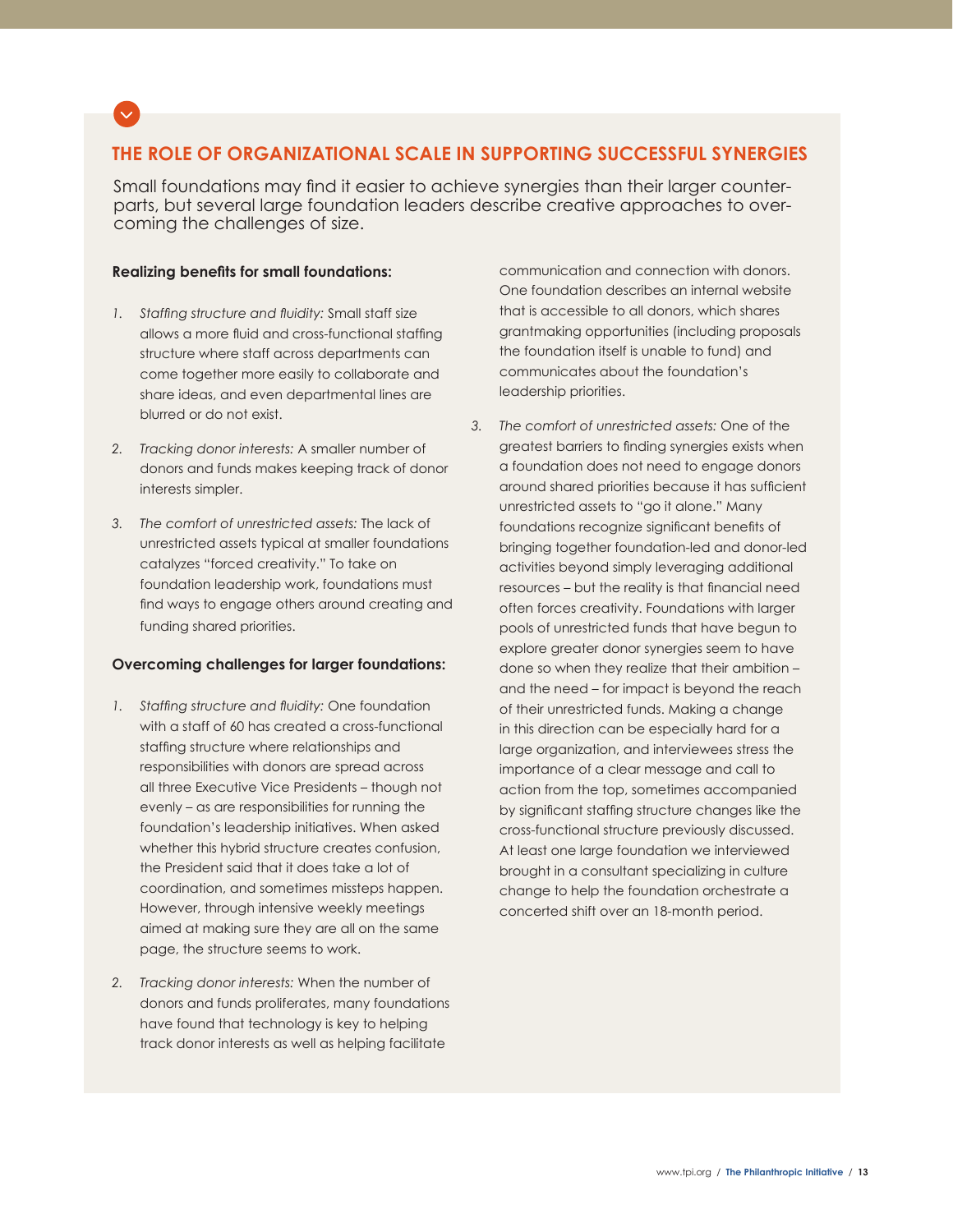## **Conclusion**

As the Monitor Institute has begun to explore in its initiative, *What's Next for Community Philanthropy*, the community foundation field is at a crossroads. The philanthropic and nonprofit landscapes are changing, competition for donor support continues to intensify, technology offers new opportunities but also new threats, and the nature of the problems we seek to solve has evolved significantly as globalization and massive demographic shifts continue. In the midst of this change, how will community foundations respond? Who will lead the next wave of change?

Our interviews made clear that the question of how to balance and support both foundation-led and donor-led priorities plays a key role in imagining the community foundations of the future. Many foundations are creating new models that are not about choosing one over the other, or even about doing both well yet separately, but rather about grappling with the challenge and promise of bringing their foundationled and donor-led work into closer collaboration and synergy. Some talk about becoming the "philanthropy hub" of their communities, both leading and inspiring the charge, responding to immense donor energy and interest, and forging new connections that could take philanthropy to a new level of impact.

Many questions remain about what exactly this new model looks like, whether it truly is a new paradigm, and how community foundations can move toward it. As we spoke with foundation leaders, many expressed an interest in coming together with other leaders to discuss

these questions further, share case studies, and explore the tactical actions and tools around communication, staff and board buy-in, structure, measurement, and

Our interviews made clear that the question of how to balance and support both foundation-led and donor-led priorities plays a key role in imagining the community foundations of the future.

project creation needed to do this work successfully. We hope this report is a jumping off point for continued discussion, exploration, and learning together.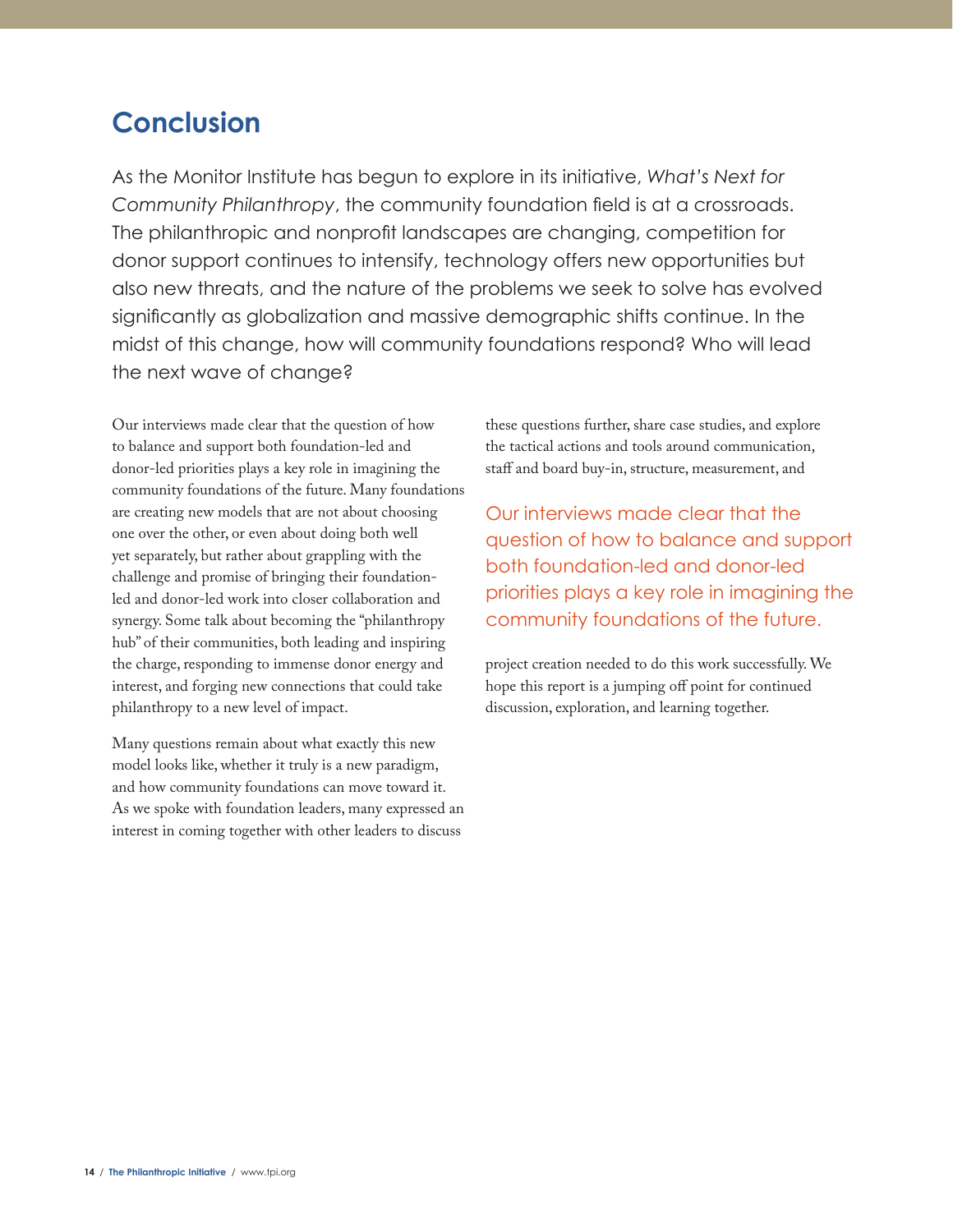## **Appendix**

## Foundations interviewed:

Baltimore Community Foundation The Boston Foundation California Community Foundation Central Indiana Community Foundation The Chicago Community Trust & Affiliates The Cleveland Foundation The Community Foundation for Greater Atlanta Community Foundation of Greater Des Moines The Community Foundation for Northeast Florida Foundation for the Carolinas Greater Houston Community Foundation Greater Kansas City Community Foundation Hawai'i Community Foundation Maine Community Foundation New Hampshire Charitable Foundation Rhode Island Foundation The Seattle Foundation Silicon Valley Community Foundation

## Other interviewees:

Deborah Ellwood, CFLeads Rebecca Graves, FSG Gabriel Kasper, Monitor Institute